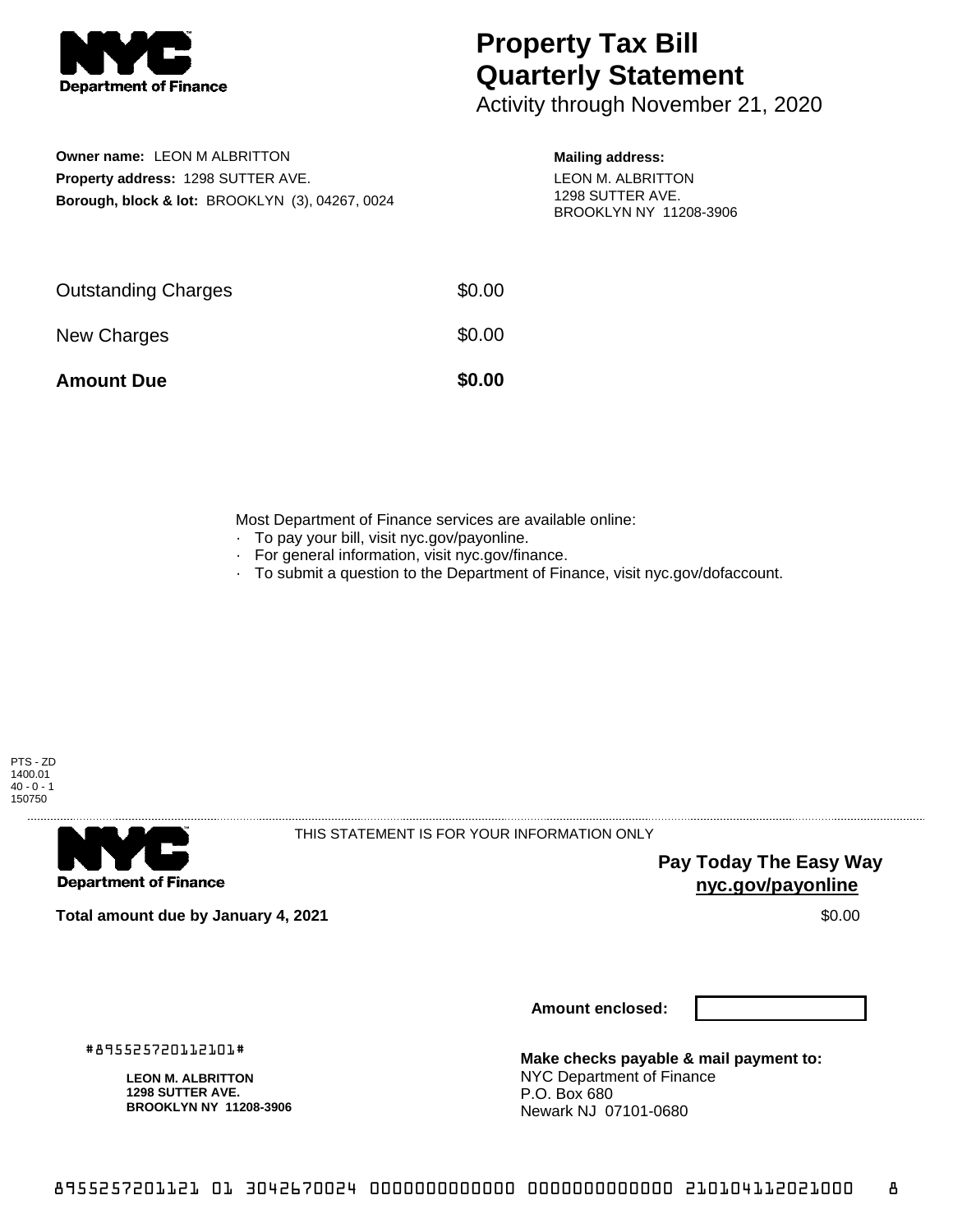

| <b>Previous Charges</b>                                             |                      |                 | Amount                       |
|---------------------------------------------------------------------|----------------------|-----------------|------------------------------|
| Total previous charges including interest and payments              |                      | \$0.00          |                              |
| <b>Current Charges</b>                                              | <b>Activity Date</b> | <b>Due Date</b> | Amount                       |
| Finance-Property Tax<br><b>Adopted Tax Rate</b><br>Payment Adjusted | 01/01/2021           | 01/01/2021      | \$0.00<br>$$-8.52$<br>\$8.52 |
| <b>Total current charges</b>                                        |                      |                 | \$0.00                       |
| <b>Tax Year Charges Remaining</b>                                   | <b>Activity Date</b> | <b>Due Date</b> | <b>Amount</b>                |
| <b>Finance-Property Tax</b><br>Adopted Tax Rate                     |                      | 04/01/2021      | \$0.00<br>$$-8.52$           |
| <b>Early Payment Discount</b><br>Payment Adjusted                   | 01/01/2021           | 04/01/2021      | \$0.09<br>\$8.43             |
| Total tax year charges remaining                                    |                      |                 | \$0.00                       |
| <b>Overpayments/Credits</b>                                         | <b>Activity Date</b> | <b>Due Date</b> | <b>Amount</b>                |
| <b>Credit Balance</b>                                               |                      | 07/01/2020      | $$-16.95$                    |
| Total overpayments/credits remaining on account                     |                      |                 | \$16.95                      |

You must apply for a refund or a transfer of credits resulting from overpayments within six years of the date of **the overpayment or credit. Please note that overpayments and credits are automatically applied to unpaid taxes.**

### **Home banking payment instructions:**

- 1. **Log** into your bank or online bill pay website.
- 2. **Add** the new payee: NYC DOF Property Tax. Enter your account number, which is your boro, block and lot, as it appears here: 3-04267-0024 . You may also need to enter the address for the Department of Finance. The address is P.O. Box 680, Newark NJ 07101-0680.
- 3. **Schedule** your online payment using your checking or savings account.

#### **Did Your Mailing Address Change?** If so, please visit us at **nyc.gov/changemailingaddress** or call **311.**

When you provide a check as payment, you authorize us either to use information from your check to make a one-time electronic fund transfer from your account or to process the payment as a check transaction.